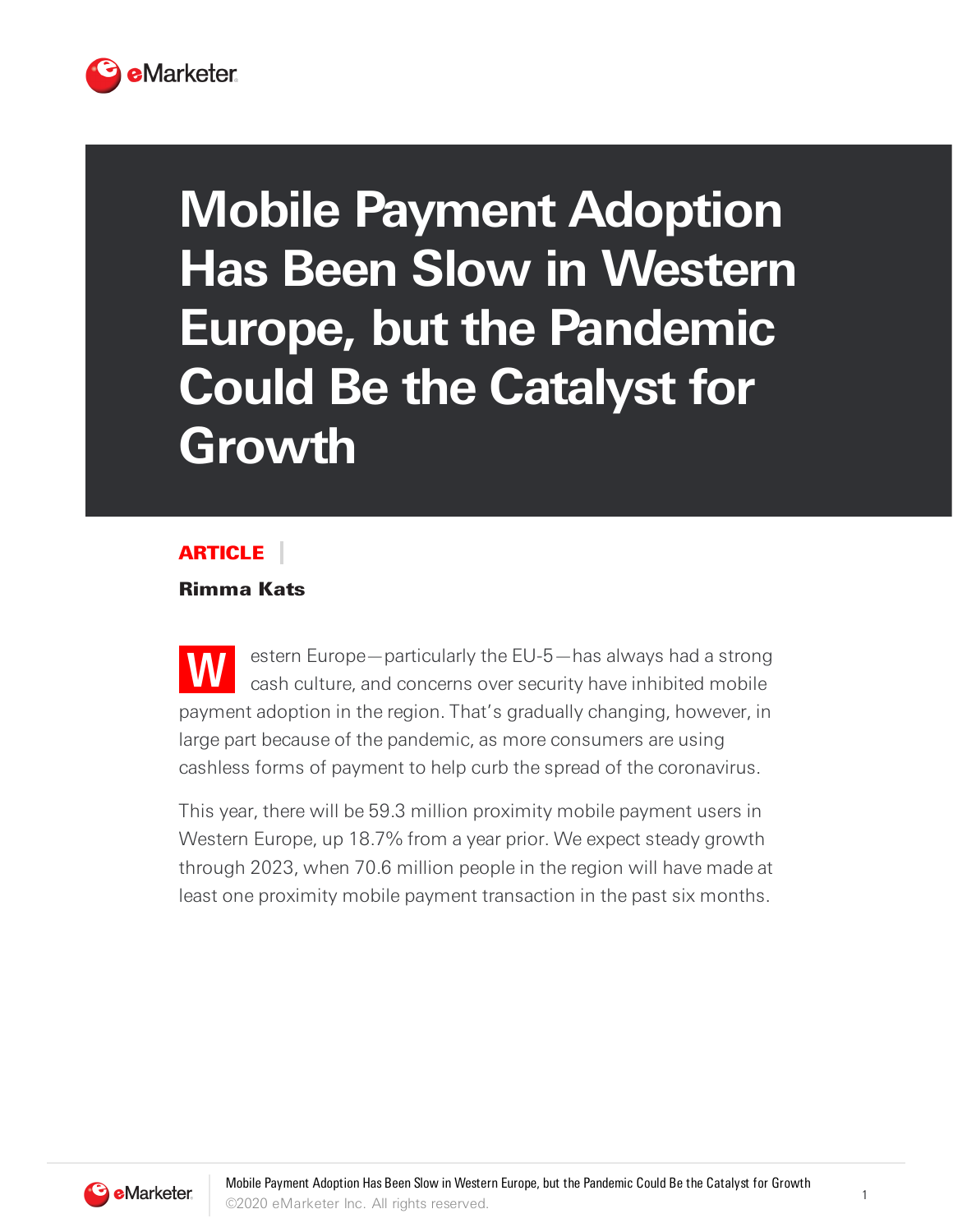## **Proximity Mobile Payment Users in Western Europe,** 2019-2023 millions and % change



Over the past few months, banks and financial institutions have made strides in getting consumers to pay using mobile devices. In March, for example, the European Banking Authority [recommended](https://www.reuters.com/article/us-health-coronavirus-eu-banks/contactless-payments-can-help-cut-contagion-eu-banking-watchdog-idUSKBN21C1BL) that people adopt cashless forms of payment, and that financial services providers make those options more feasible for their customers. Many countries subsequently [increased](https://www.nfcw.com/2020/03/26/366173/table-contactless-payment-transaction-limit-increases-around-the-world/) their contactless payment limits to the EU's legal maximum of €50 (\$55.98) per transaction.

At the onset of the pandemic, Mastercard [reported](https://newsroom.mastercard.com/eu/press-releases/mastercard-enables-contactless-limit-raise-across-29-countries-and-champions-permanent-increase/) seeing an upward trajectory in contactless payments across Europe. "While the majority of this increase is likely due to a rise in contactless card use, there will probably be new interest and demand in mobile payment services as well," said Cindy Liu, eMarketer senior forecasting analyst at Insider Intelligence.

PayPal is helping drive adoption, too. In its Q2 2020 earnings call, the company [announced](https://www.fool.com/earnings/call-transcripts/2020/07/30/paypal-holdings-pypl-q2-2020-earnings-call-transcr.aspx) that it would launch QR code-based payments in 26 countries across Europe and North America, as well as in Australia and Hong Kong. In an effort to entice more merchants, PayPal has waived seller transaction fees on QR code payments until 2021. If more merchants begin to take up this functionality, Liu said, these more traditional markets will see mobile payments surge.